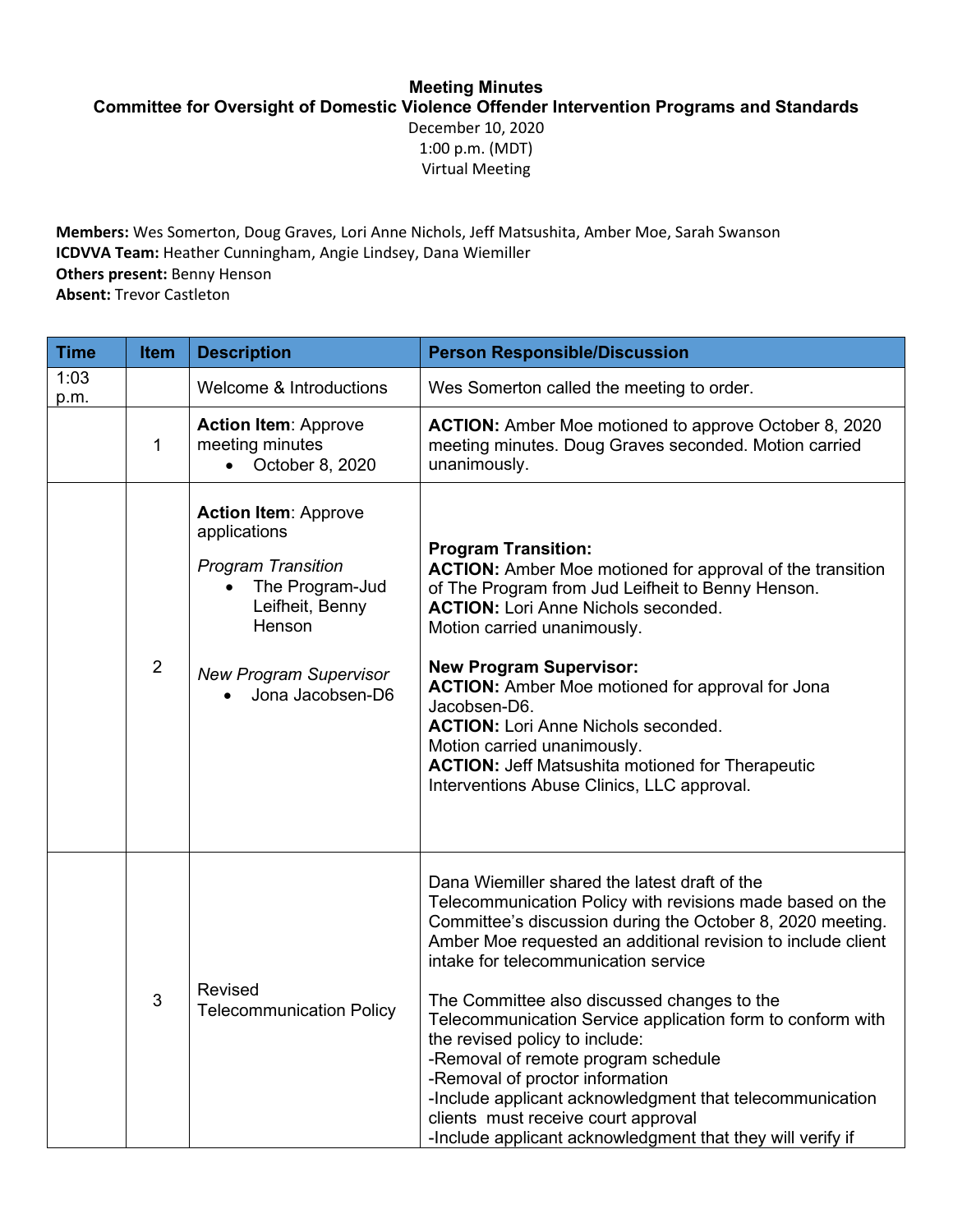|                |                                                    | client does/does not have insurance coverage for intervention<br>services.<br><b>ACTION:</b> Amber Moe motioned to approve the<br>Telecommunication Policy with revisions as discussed by the<br>Committee.<br><b>ACTION: Doug Graves seconded.</b><br>Motion carried unanimously.                                                                                                                                                                                                                                                                                                                                                                                                                                                                                                                                                                                                                                                                                                                                              |
|----------------|----------------------------------------------------|---------------------------------------------------------------------------------------------------------------------------------------------------------------------------------------------------------------------------------------------------------------------------------------------------------------------------------------------------------------------------------------------------------------------------------------------------------------------------------------------------------------------------------------------------------------------------------------------------------------------------------------------------------------------------------------------------------------------------------------------------------------------------------------------------------------------------------------------------------------------------------------------------------------------------------------------------------------------------------------------------------------------------------|
| $\overline{4}$ | <b>Additional CEU Training</b><br><b>Resources</b> | Amber Moe discussed expanding eligible training activities for<br>service providers to include webinars and podcasts. The<br>Committee acknowledged the difficulty in obtaining necessary<br>continuing education units due to COVID. The Committee<br>agreed that live interaction should be included in online<br>training.<br>Additional online training resources for offender intervention<br>service providers have been posted to the ICDV website and<br>additional resources will be added as identified.                                                                                                                                                                                                                                                                                                                                                                                                                                                                                                              |
| 5 & 8          | Minimum Standards Update                           | The Committee discussed establishing a process to review<br>and update the Minimum Standards. Heather Cunningham<br>discussed the opportunity to recruit an intern from Boise<br>State to assist in the update process. Intern activities could<br>include a review and evaluation of offender intervention best<br>practices for Committee consideration and incorporation into<br>updated Minimum Standards in addition to a survey and/or<br>focus group to obtain input from offender intervention service<br>providers. A BSU intern could join ICDV as early as January<br>2021.<br>Wes Somerton, Amber Moe, and Jeff Matsushita volunteered<br>to participate in a working group during the update effort.<br>The Committee also discussed the approval process for the<br>Minimum Standards and whether it is required to go through<br>the State approval protocol.<br><b>ACTION:</b> Heather will confirm if the state approval process is<br>required for the Minimum Standards and report back to the<br>Committee. |
| 6              | <b>Executive Session</b>                           | <b>ACTION:</b> Doug Graves motioned to begin Executive<br>Session.<br><b>ACTION: Jeff Matsushita seconded.</b><br>Motion carried unanimously.<br><b>Executive Session discussion.</b><br><b>ACTION:</b> Jeff Matsushita motioned to adjourn Executive<br>Session.                                                                                                                                                                                                                                                                                                                                                                                                                                                                                                                                                                                                                                                                                                                                                               |